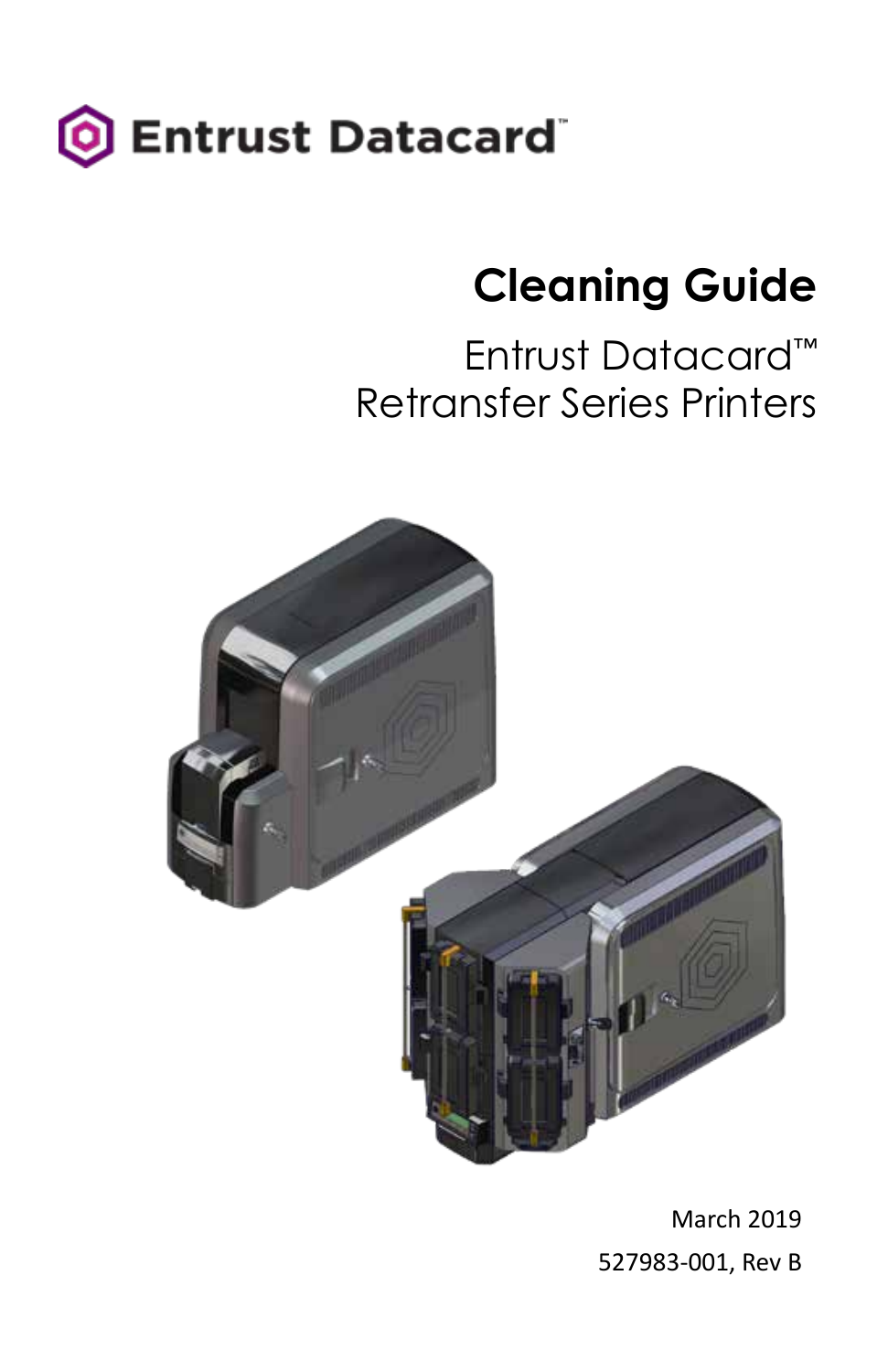## **Contents**

## **Cleaning Kit Contents**

The cleaning kit (part number 524554-001) contains the supplies necessary to clean the printer and maintain print quality. The cleaning kit contains the following items:

| <b>Cleaning Supply</b>                | <b>Part Number</b> |
|---------------------------------------|--------------------|
| Cleaning Sleeves, 5 pack              | 569946-001         |
| Cleaning Swabs, 5 pack                | 507377-001         |
| Isopropanol Cleaning Cards, 10 pack   | 552141-002         |
| Adhesive Cleaning Cards, 10 pack      | 524405-001         |
| 2 Lapping Sticks                      | 510108-001         |
| Card Inspection Gloves, 12 pairs/pack | 812335-001         |

Refer to the ["Cleaning Schedule" on page 4](#page-2-0) for a complete schedule of when to use the cleaning kit items.

For complete information about how to use and maintain the printer, refer to your printer's *User's Guide*.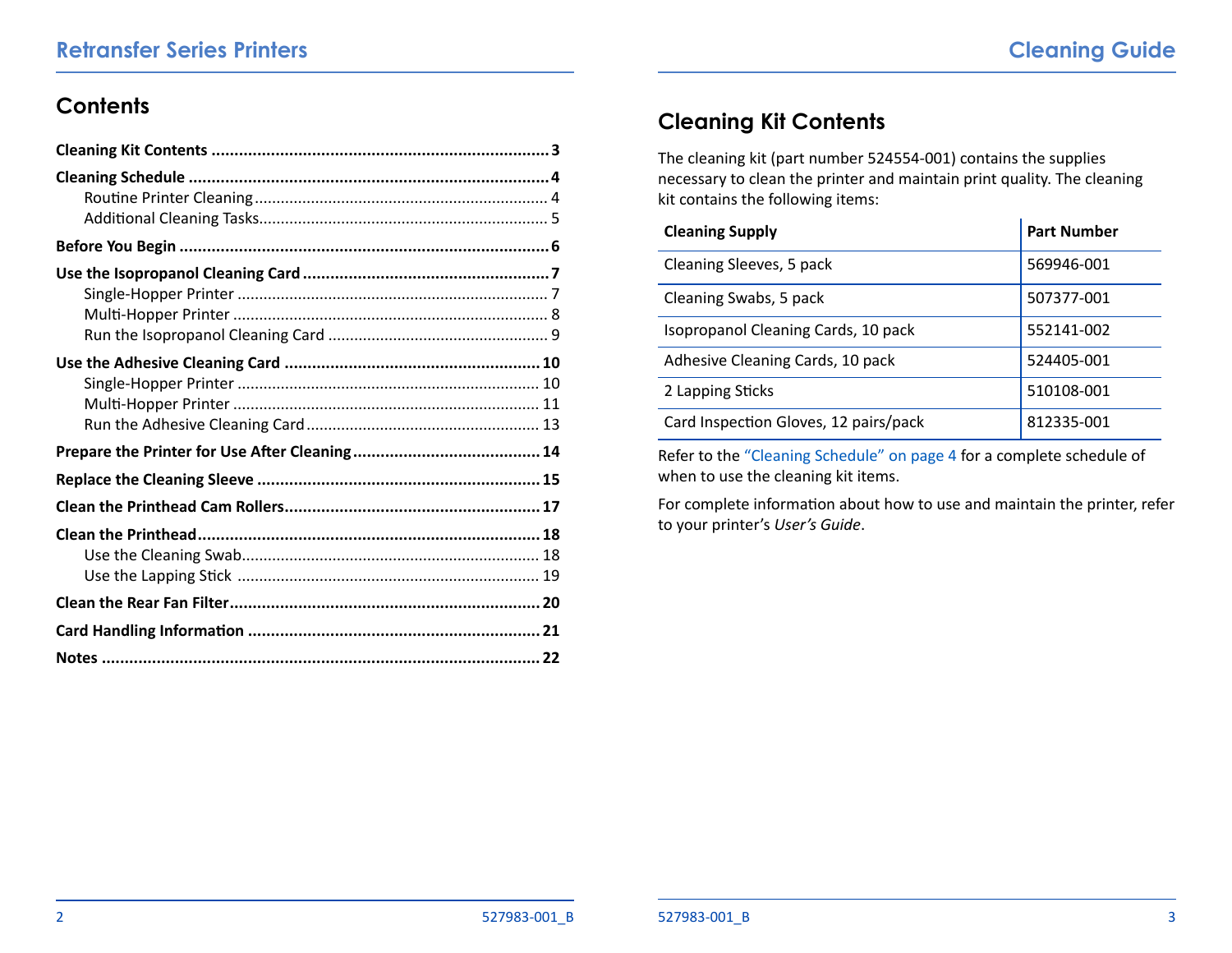## <span id="page-2-1"></span><span id="page-2-0"></span>**Cleaning Schedule**

Cleaning the retransfer series printer on a regular schedule helps to maintain the printer and obtain the best print quality

#### **Routine Printer Cleaning**

The following table describes the recommended routine cleaning tasks for the printer.

| <b>Schedule</b>                      | <b>Action</b>                                               | Procedure                                                                                                                                                        |
|--------------------------------------|-------------------------------------------------------------|------------------------------------------------------------------------------------------------------------------------------------------------------------------|
| Every 250 cards                      | Clean the printer with<br>the isopropanol cleaning<br>card. | • "Single-Hopper Printer"<br>on page 7                                                                                                                           |
|                                      |                                                             | • "Multi-Hopper Printer"<br>on page 8                                                                                                                            |
| When you<br>change the ink<br>ribbon | Clean the printer with<br>the isopropanol cleaning<br>card. | • "Single-Hopper Printer"<br>on page 7<br>• "Multi-Hopper Printer"<br>on page 8                                                                                  |
|                                      | Replace the cleaning<br>sleeve (C3).                        | "Replace the Cleaning<br>Sleeve" on page 15                                                                                                                      |
| Every 3 months                       | Clean the rear fan filter<br>(if present).                  | <b>Note:</b> The rear fan filter is<br>not present in all printer<br>models. If the filter is<br>present, refer to "Clean the<br>Rear Fan Filter" on page<br>20. |

In addition to these routine cleaning tasks, you may need to perform additional cleaning procedures if you notice that the print quality has diminished. Refer to ["Additional Cleaning Tasks" on page](#page-2-2) 5.

### <span id="page-2-2"></span>**Additional Cleaning Tasks**

The following table describes additional cleaning tasks you may need to perform to maintain your printer and print quality. Do these procedures only if you begin to experience printing issues.

| <b>Schedule</b>                                             | <b>Action</b>                                                                                      | Procedure                                       |
|-------------------------------------------------------------|----------------------------------------------------------------------------------------------------|-------------------------------------------------|
| If you see<br>particles on<br>completed cards               | Replace the cleaning<br>sleeve (C3).                                                               | "Replace the Cleaning<br>Sleeve" on page 15     |
|                                                             | Clean the printer with<br>the adhesive cleaning<br>card.                                           | • "Single-Hopper Printer" on<br>page 10         |
|                                                             |                                                                                                    | • "Multi-Hopper Printer" on<br>page 11          |
| If you see<br>repeating<br>color dots on<br>completed cards | Clean the printhead<br>cam rollers.                                                                | "Clean the Printhead Cam<br>Rollers" on page 17 |
| If you see color<br>or white lines on<br>completed cards    | • Clean the printhead<br>using the cleaning<br>swab.                                               | • "Use the Cleaning Swab"<br>on page 18         |
|                                                             | • If print quality<br>continues to<br>diminish, clean the<br>printhead using the<br>lapping stick. | "Use the Lapping Stick" on<br>page 19           |



The type of card stock you use and the printer environment can affect how often you need to perform the cleaning procedures.

Refer to ["Card Handling Information" on page](#page-10-2) 21 for suggestions to help manage your card stock.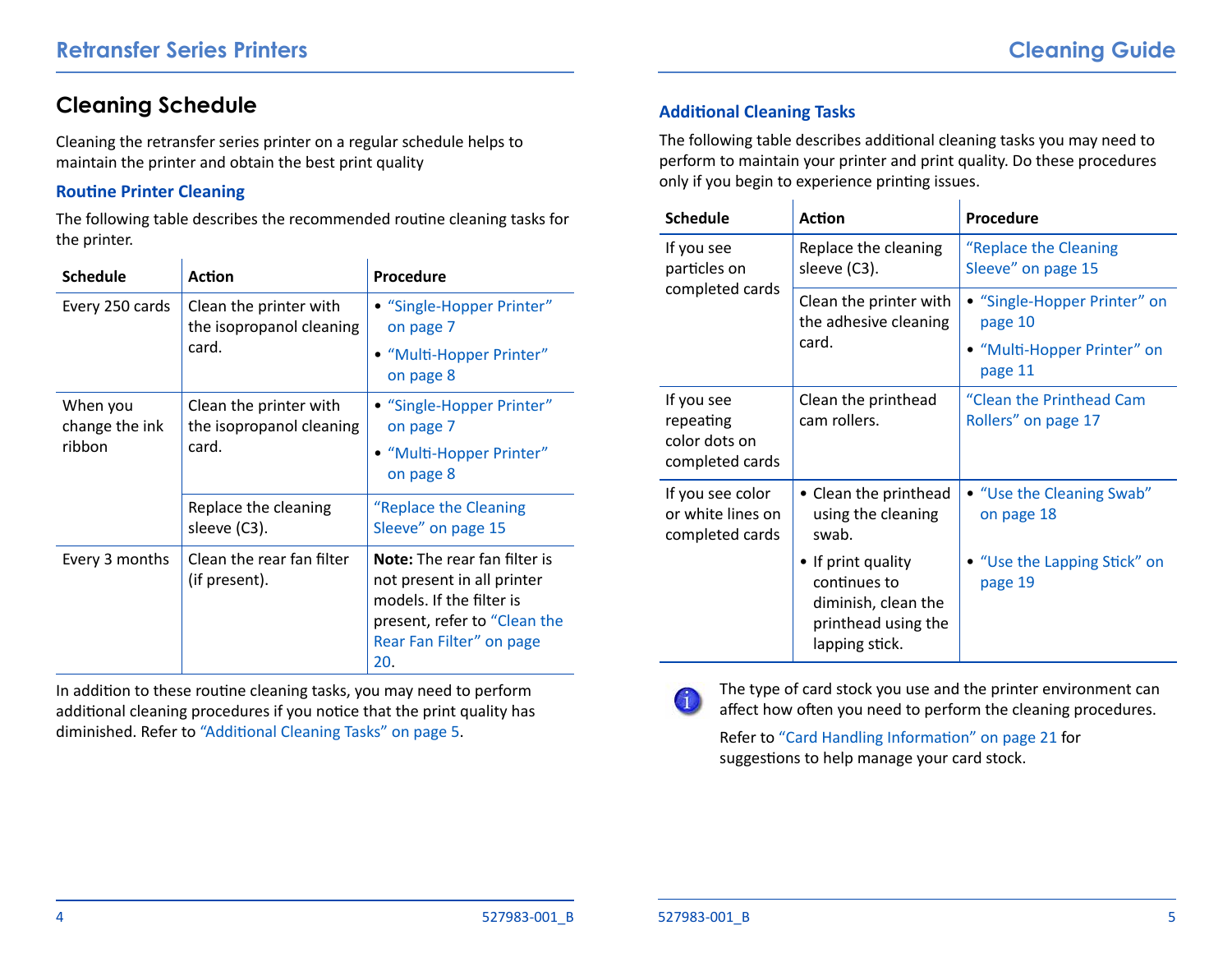## <span id="page-3-2"></span><span id="page-3-0"></span>**Before You Begin**

- If your printer has locks, unlock the input hopper or printer access door lock. If your printer does not have locks, disregard any instructions that ask you to unlock the printer.
- When you clean a printer using either the isopropanol or adhesive cleaning card, we recommend that you remove both the ink ribbon (C1) and retransfer film (C2) cartridges. If you are not authorized to do so, disregard that portion of the instructions.



When using the isopropanol cleaning card:

- Between ribbon changes, removing the ink ribbon and retransfer film cartridges is optional.
- If you change the ink ribbon, remove the supplies to clean the printer.
- Other procedures require you to remove only one of the cartridges. Refer to the instructions for complete information.

Do the following to remove the supply cartridges if directed by the cleaning instructions.

- 1. Unlock the printer and open the printer access door.
- 2. Remove the ink ribbon and retransfer film cartridges.
- 3. Close and lock the printer access door, unless instructed otherwise.



4. Continue with the cleaning procedure.

## **Use the Isopropanol Cleaning Card**

Use the isopropanol cleaning card regularly to clean the printer.

#### <span id="page-3-1"></span>**Single-Hopper Printer**

- 1. Remove the ink ribbon and retransfer film cartridges. Refer to ["Before](#page-3-2)  [You Begin" on page 6](#page-3-2).
- 2. Unlock and open the input hopper.
- 3. Remove the unprinted cards. Handle the cards by the edges or wear card inspection gloves.



4. Open the cleaning card package and remove the isopropanol cleaning card.

Isopropanol Cleaning Card



5. Load the cleaning card in the input hopper. Clean the printer immediately. The cleaning card dries out if it is out of its package for more than a few minutes.



- 6. Close the input hopper and lock the printer.
- 7. Continue with ["Run the Isopropanol Cleaning Card" on page 9](#page-4-2).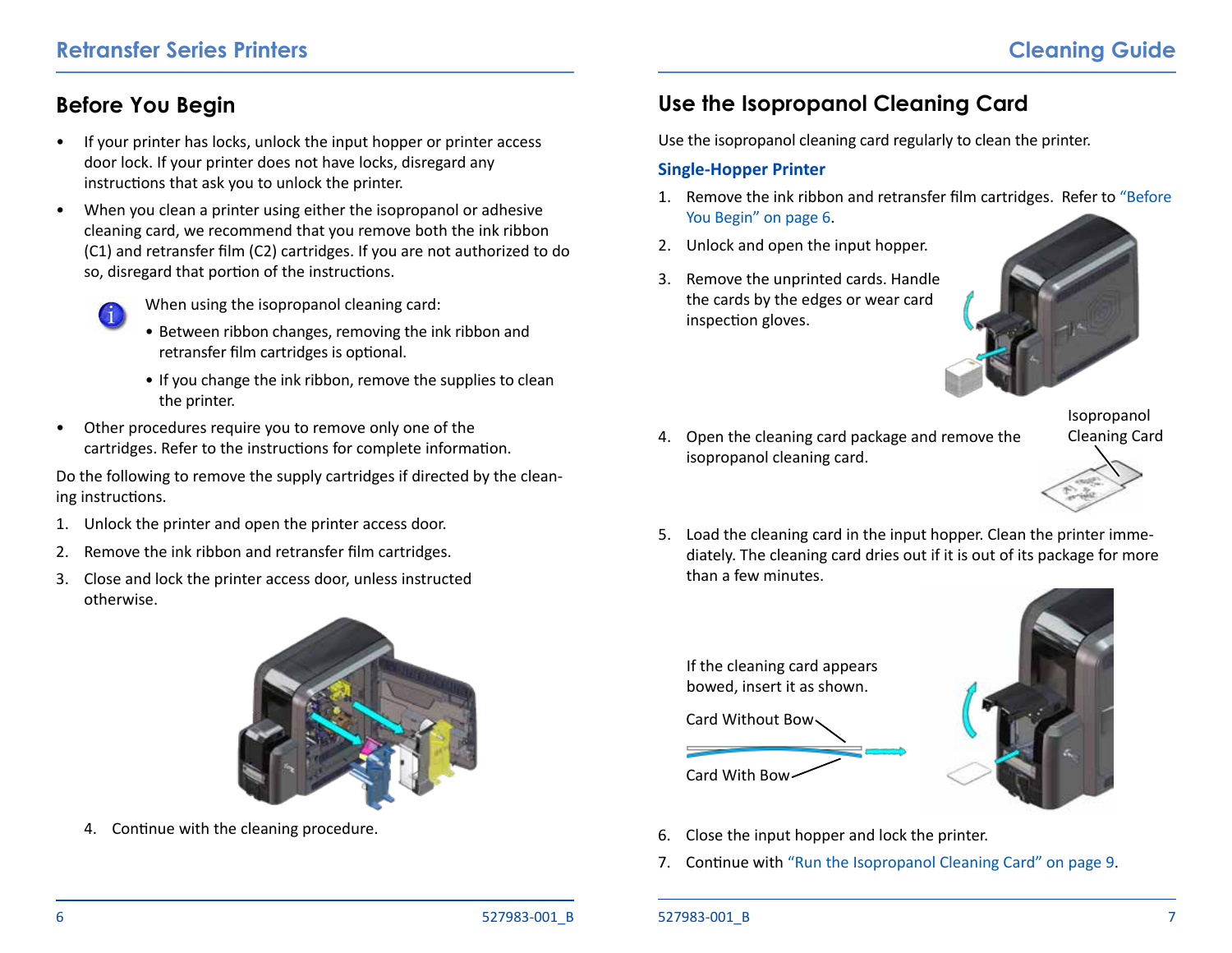## <span id="page-4-0"></span>**Retransfer Series Printers Cleaning Guide**

#### <span id="page-4-1"></span>**Multi-Hopper Printer**

- 1. Remove the ink ribbon and retransfer film cartridges. Refer to ["Before](#page-3-2)  [You Begin" on page 6.](#page-3-2)
- 2. Open the cleaning card package and remove the isopropanol cleaning card.



- 3. Pull out the multi-hopper exception slide and insert the cleaning card.
- 4. Push in the exception slide. Clean the printer immediately. The cleaning card dries out if it is out of its package for more than a few minutes.



If the cleaning card appears bowed, insert it as shown.

Exception Slide

Card Without Bow

Card With Bow

5. Continue with ["Run the Isopropanol Cleaning Card" on page 9](#page-4-2).

#### <span id="page-4-2"></span>**Run the Isopropanol Cleaning Card**

1. Use the LCD panel to run the isopropanol cleaning card.



When the cleaning cycle completes:

- **If the printer does not have locks:** The isopropanol cleaning card is ejected into the output hopper. Remove and discard the cleaning card.
- **If the printer has locks:** The isopropanol cleaning card is placed in the printer reject tray (RT1). It can remain in the reject tray until the next time the tray is emptied.
- 2. Continue with ["Prepare the Printer for Use After Cleaning" on](#page-7-2)  [page 14.](#page-7-2)

#### 8 527983-001 B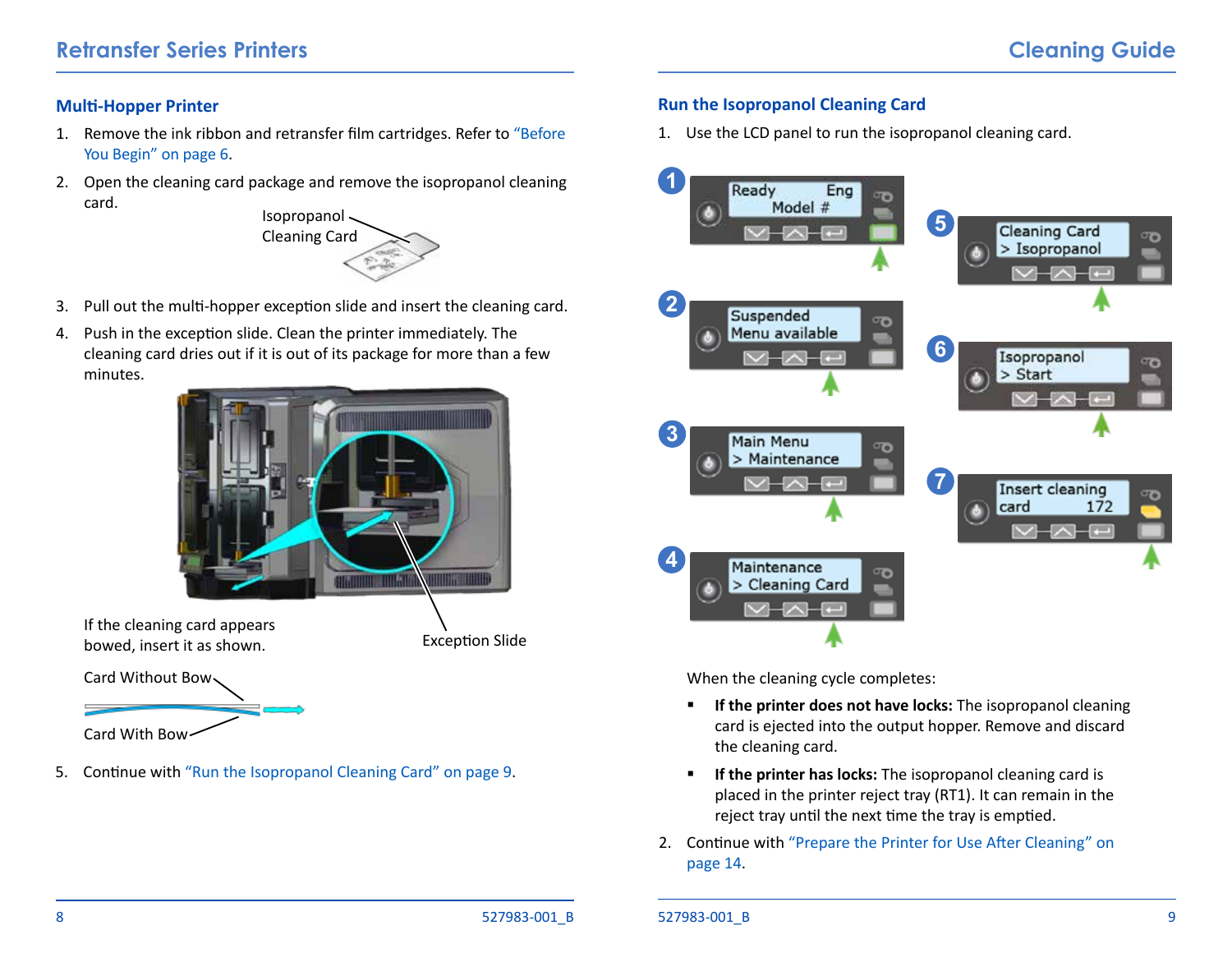## <span id="page-5-0"></span>**Use the Adhesive Cleaning Card**

Use the adhesive cleaning card to remove particles that result from the retransfer process. Refer to ["Additional Cleaning Tasks" on page](#page-2-2) 5 for information about when to use the adhesive cleaning card.

#### <span id="page-5-1"></span>**Single-Hopper Printer**

- 1. Remove the ink ribbon and retransfer film cartridges. Refer to ["Before](#page-3-2)  [You Begin" on page 6](#page-3-2).
- 2. Unlock and open the input hopper.
- 3. Remove the unprinted cards. Handle the cards by the edges or wear card inspection gloves.



4. Peel off the center strips on both sides of the adhesive cleaning card. Leave the side strips in place.

> Peel Off Center Strips Only

5. Load the adhesive cleaning card in the input hopper.

If the cleaning card appears bowed, insert it as shown.

Card Without Bow





- 6. Close and lock the input hopper.
- 7. Continue with ["Run the Adhesive Cleaning Card" on page 13](#page-6-1).

#### <span id="page-5-2"></span>**Multi-Hopper Printer**

- 1. Remove the ink ribbon and retransfer film cartridges. Refer to ["Before](#page-3-2)  [You Begin" on page 6](#page-3-2).
- 2. Unlock the multi-hopper.
	- a. Unlock the multi-hopper door lock (a).
	- b. Slide the lock bar release button (B1) to the left to release the hopper lock bars (b).
	- c. Rotate the center lock bar to the left to provide access to the H2 and H5 multi-hopper input cartridges (c).



- 3. Press the cartridge release button at the top of the H2 cartridge and open the cartridge door (d).
- 4. Lift the card weight to the top of the cartridge and gently pull it forward until it locks in position (e).
- 5. Remove the unprinted cards from the H2 cartridge (f). Handle the cards by the edges or wear card inspection gloves.

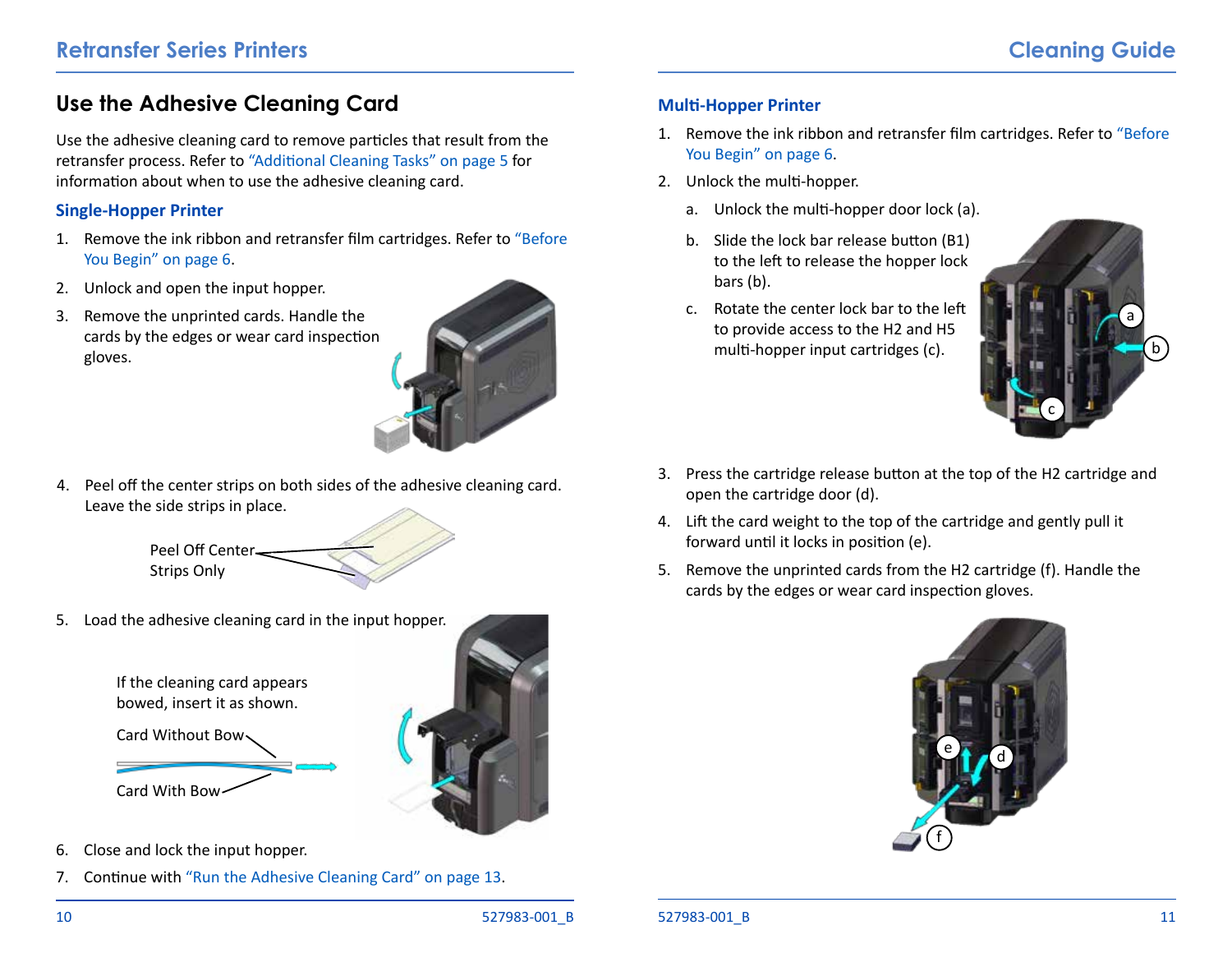## <span id="page-6-0"></span>**Retransfer Series Printers Cleaning Guide**

6. Peel off the center strips on both sides of the adhesive cleaning card. Leave the side strips in place.



7. Load the adhesive cleaning card in the H2 cartridge and close the cartridge door (g).

If the cleaning card appears bowed, insert it as shown.

Card Without Bow

Card With Bow







Do not insert the adhesive cleaning card in the exception slide of the multi-hopper.

- 8. Lock the multi-hopper.
	- d. Rotate the center lock bar to the right to the lock position.
	- e. Slide the lock bar release button to the right to lock the lock bars into place.
	- f. Lock the multi-hopper door lock.
- 9. Continue with ["Run the Adhesive Cleaning Card" on page 13](#page-6-1).

#### **Multi-Hopper Printer (cont.) Run the Adhesive Cleaning Card**

<span id="page-6-1"></span>1. Use the LCD panel to run the adhesive cleaning card.



When the cleaning cycle completes, the adhesive cleaning card is ejected into the printer reject tray (RT1).

2. Continue with ["Prepare the Printer for Use After Cleaning" on](#page-7-2)  [page 14](#page-7-2).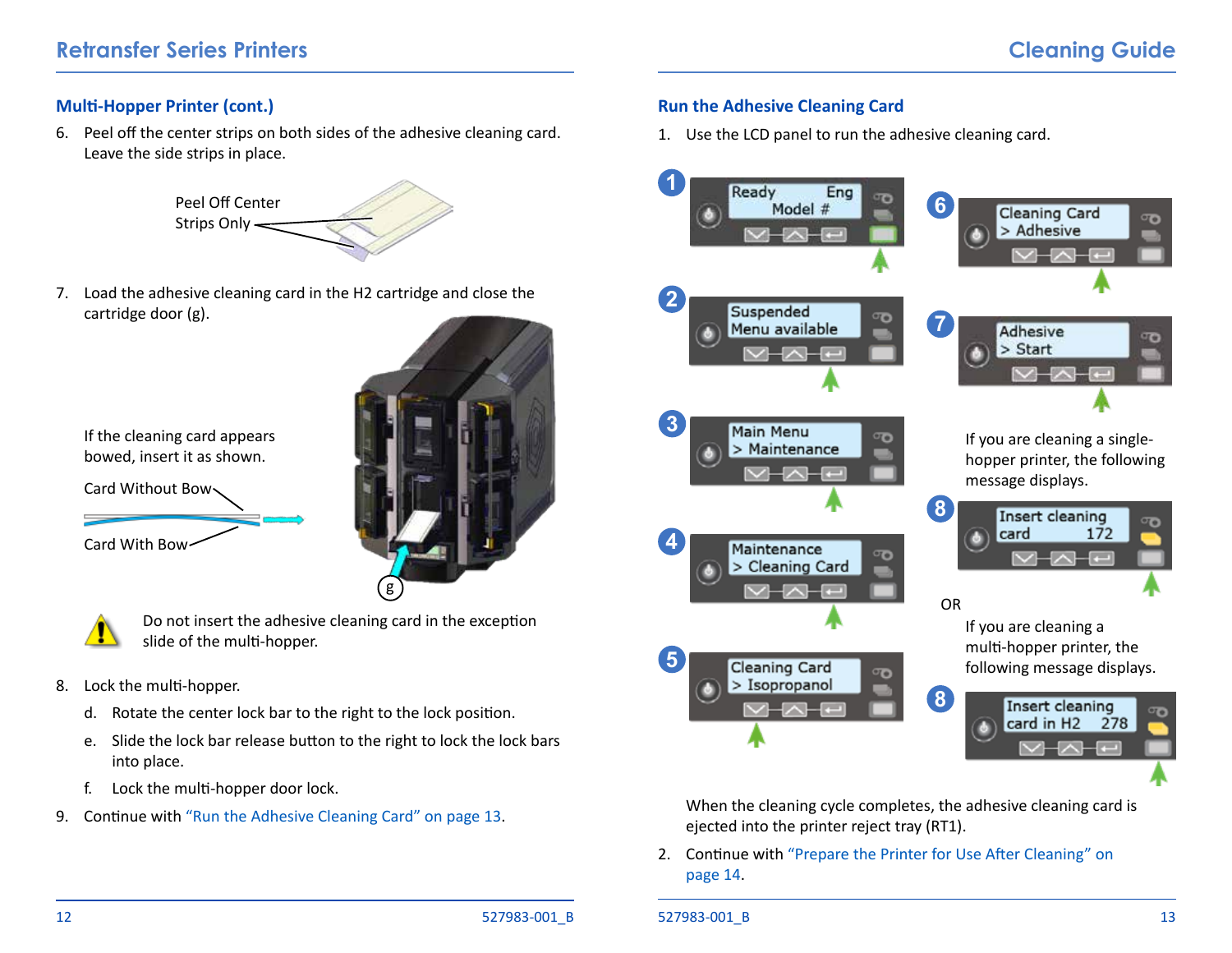## <span id="page-7-2"></span><span id="page-7-0"></span>**Prepare the Printer for Use After Cleaning**

Do the following after the cleaning cycle completes.

- 1. If you removed the ink ribbon and retransfer film cartridges:
	- a. Unlock the printer and open the printer access door.
	- b. Remove the used cleaning card from the printer reject tray (RT1).
	- c. Discard the cleaning card.
	- d. Install a new cleaning sleeve. Refer to ["Replace the Cleaning](#page-7-1)  [Sleeve" on page 15](#page-7-1).
	- e. Replace the ink ribbon and retransfer film cartridges.
	- f. Close and lock the printer access door.
- 2. Unlock the input hopper lock.
- 3. Replace the cards in the input hopper of a single-hopper printer, or the H2 cartridge of a multi-hopper printer.
- 4. Close the input hopper and lock the input hopper lock.

## <span id="page-7-1"></span>**Replace the Cleaning Sleeve**

The cleaning sleeve helps maintain print quality by removing dust and other particles from cards before they travel into the printer. Refer to the ["Cleaning Schedule" on page 4](#page-2-0) for the replacement schedule.

- 1. Remove the ink ribbon (C1) cartridge from the printer (refer to ["Before You Begin" on page 6](#page-3-2)).
- 2. Lift up the cleaning spindle handle (C3) and pull it straight out from the printer.
- 3. Remove the used cleaning sleeve from the cleaning spindle and discard it.



4. Slide the new cleaning sleeve onto the cleaning spindle.

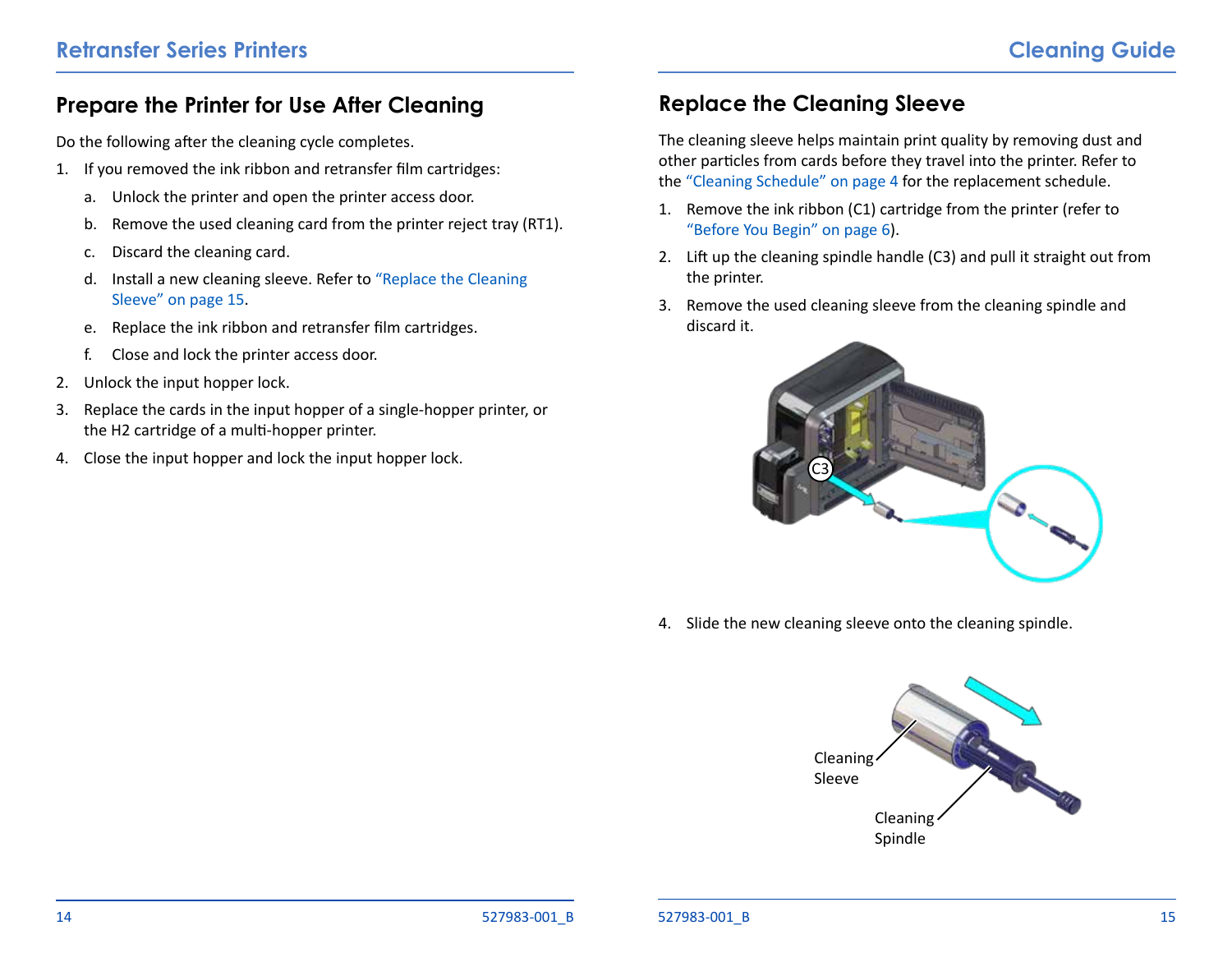5. Remove the protective wrapper from the cleaning sleeve and discard it.



6. Replace the cleaning spindle in the C3 slot in the printer.



7. Replace the ink ribbon cartridge in the printer and close and lock the printer access door.

## <span id="page-8-0"></span>**Replace the Cleaning Sleeve (cont.) Clean the Printhead Cam Rollers**

<span id="page-8-1"></span>Use the adhesive cleaning card to clean the printhead cam rollers.

1. Power off the printer.

Move the cleaning

- 2. Remove the retransfer film (C2) cartridge from the printer (refer to ["Before You Begin" on page 6\)](#page-3-2).
- 3. Peel off the center and both side strips from one side of the adhesive cleaning card.



- 4. Insert the cleaning card vertically into the printer between the retransfer cartridge guidepost and the rollers. Make sure that the adhesive side of the card faces to the right and touches the rollers.
- 5. Move the cleaning card up and down along the rollers to remove any debris.

Adhesive Cleaning Card Ink Ribbon Cartridge Guidepost **Printhead** Cam Rollers card up and down

- 6. Replace the retransfer film cartridge. Close and lock the access door and restart the printer.
- 7. Discard the used cleaning card.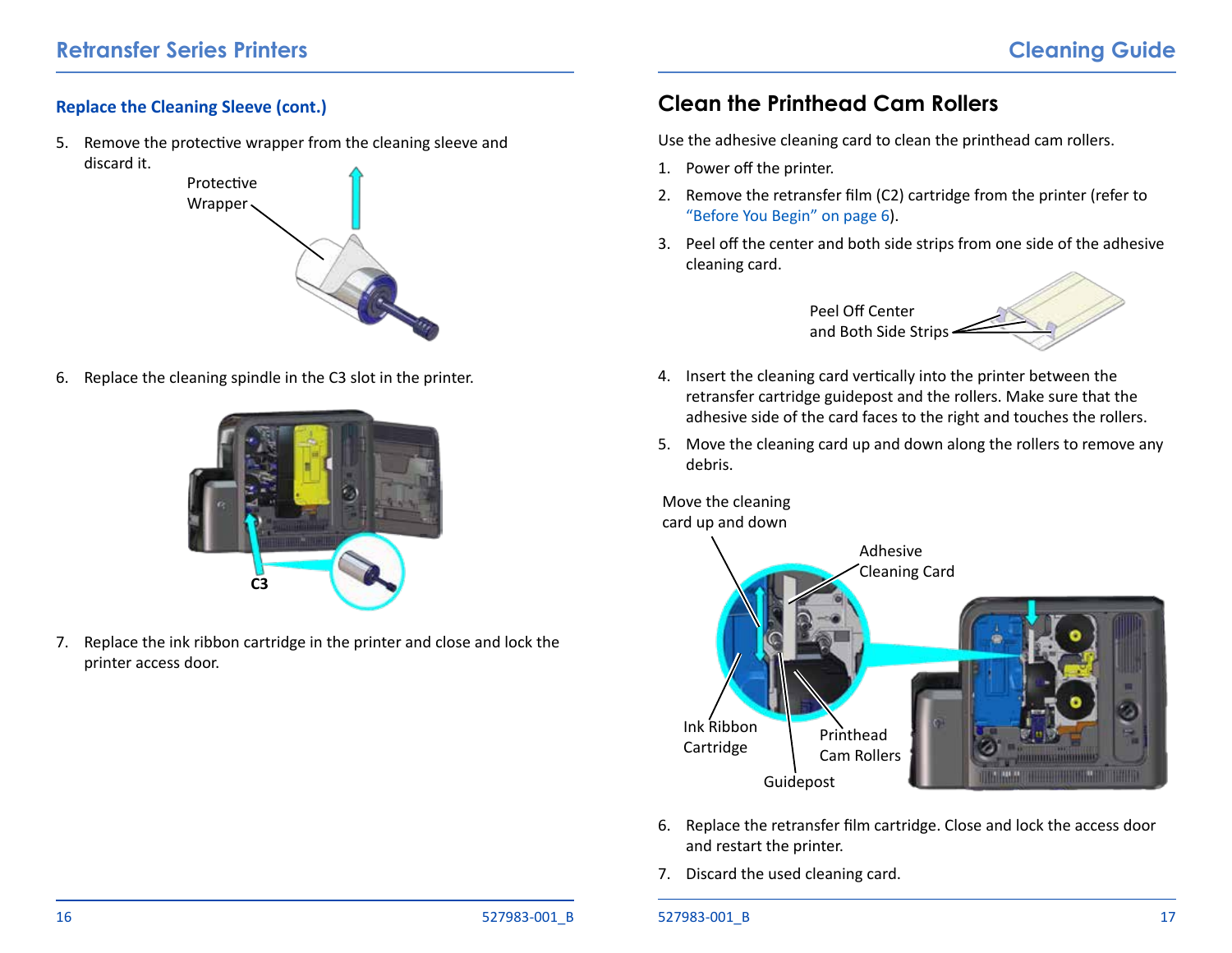## <span id="page-9-0"></span>**Clean the Printhead**

#### <span id="page-9-1"></span>**Use the Cleaning Swab**

- 1. Power off the printer.
- 2. Remove the ink ribbon (C1) and retransfer film (C2) cartridges from the printer (refer to ["Before You Begin" on page 6\)](#page-3-2).
- 3. Open and remove a cleaning swab from its package.
- <span id="page-9-3"></span>4. Using gentle pressure, move the cleaning swab along the full length of the heater line on the printhead.



- <span id="page-9-4"></span>5. Replace the ink ribbon and retransfer film cartridges.
- 6. Close the printer access door and lock the printer.
- 7. Press the Power button to restart the printer.
- <span id="page-9-5"></span>8. Print a sample card to verify the quality of printing.

#### **Clean the Printhead (cont.)**

#### <span id="page-9-2"></span>**Use the Lapping Stick**

If the print quality does not improve after using the cleaning swab, clean the printhead using the lapping stick.

- 1. Power off the printer.
- 2. Remove the ink ribbon and retransfer film cartridges from the printer.
- 3. Open and remove the lapping stick from its package.





Do not remove the pink lapping paper from the lapping stick.

- 4. Repeat step [4 on page 18](#page-9-3) using the lapping stick.
- 5. Open a new cleaning swab and repeat step [4](#page-9-3) again to remove any leftover debris that was loosened by the lapping stick from the printhead.
- 6. Repeat steps [5](#page-9-4) through [8 on page 18](#page-9-5) to complete the cleaning process.

#### **Hints & Tips**

- Avoid touching the heater line of the printhead with your fingers. Contamination due to skin oils can damage the printhead.
- Avoid touching the heater line of the printhead cartridge with any sharp objects that can permanently damage the printhead.
- Use only the lapping stick and cleaning swabs to clean the printhead. Other materials can stick to the printhead and cause damage.
- Use the lapping stick and each cleaning swab one time only. Discard the materials after you clean the printhead.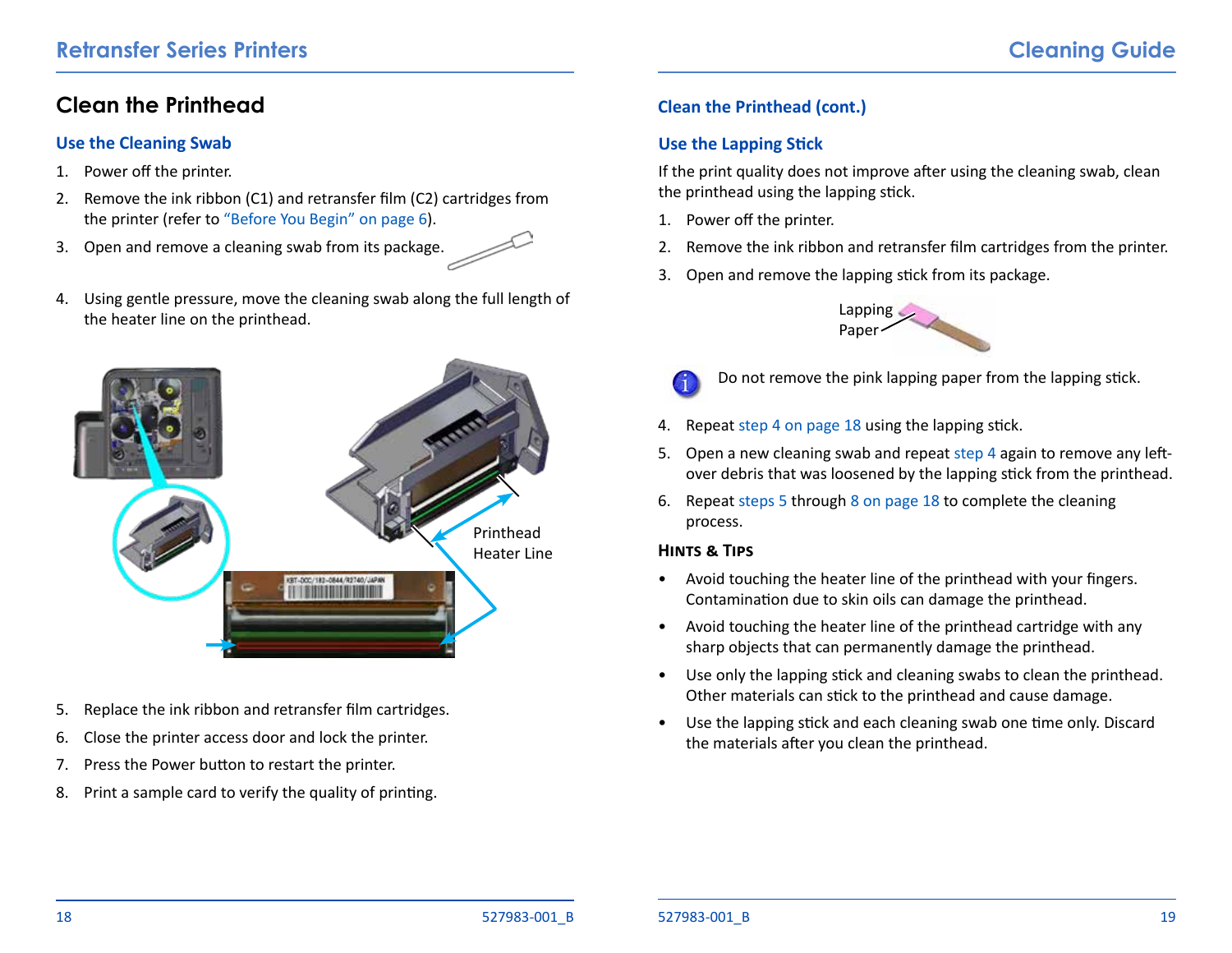### <span id="page-10-1"></span><span id="page-10-0"></span>**Clean the Rear Fan Filter**



The rear fan filter is not present in all printer models.

If your printer includes a rear fan filter, clean the filter every three months.

- 1. Unlock the printer and open the printer access door.
- 2. Press the K3 rear access door release to open the rear access door.
- 3. Lift up and remove the filter from the fan mount.



- 4. Rinse the filter under running water and shake it gently to remove excess liquid. Pat it with a paper towel to remove additional water.
- 5. Allow the filter to dry completely.
- 6. Insert the filter into the fan mount.
- 7. Close the rear access door.
- 8. Close the printer access door and lock the printer.

## <span id="page-10-2"></span>**Card Handling Information**

Use the following information when purchasing and handling card stock:

- Purchase quality card stock. Excessive burrs, scratches, surface defects, or contaminates on cards can result in print errors.
- Grease or oils, such as oils from your fingers, can reduce card quality. To keep cards completely clean, do not touch the print surface of a card.
- Handle blank card stock by the edges only, or wear the card inspection gloves included in the cleaning kit.
- Debris or particles on blank card stock can reduce card quality and damage the system. If you drop a card on the floor, clean it using a lint-free cloth before using it in the system. Do not use solvents to clean the card.
- Avoid contact with the following, as they can cause discoloration or fading of the cards:
	- Organic solvents, such as alcohol, film cleaner, or diazo paper.
	- Soft vinyl chlorides, document cases, pass holders, or erasers.
	- Hand lotions, hairdressing products, or cosmetics.
- Avoid storing the cards in locations exposed to direct sunlight, or with high temperature and high humidity.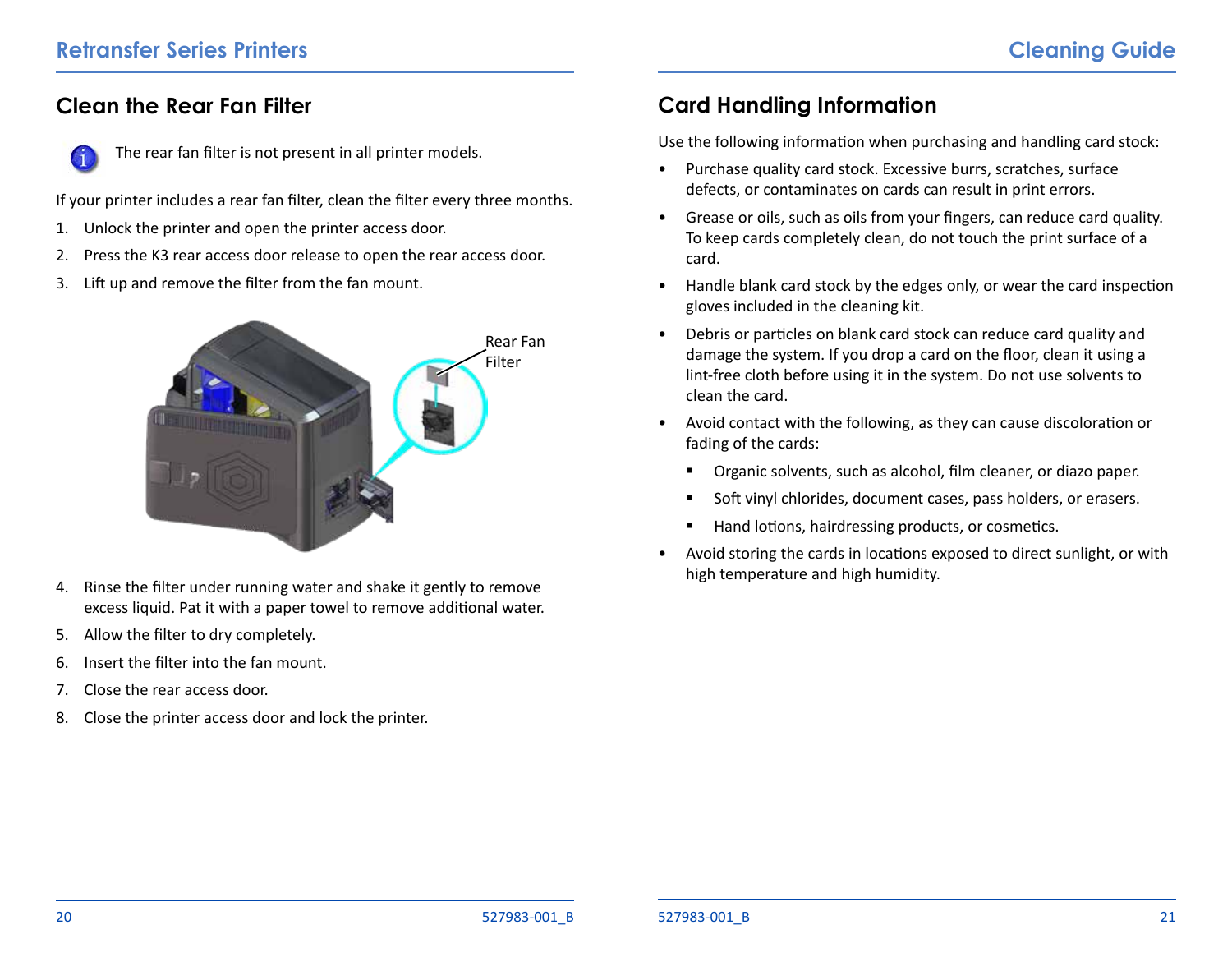<span id="page-11-0"></span>**Notes Notes**